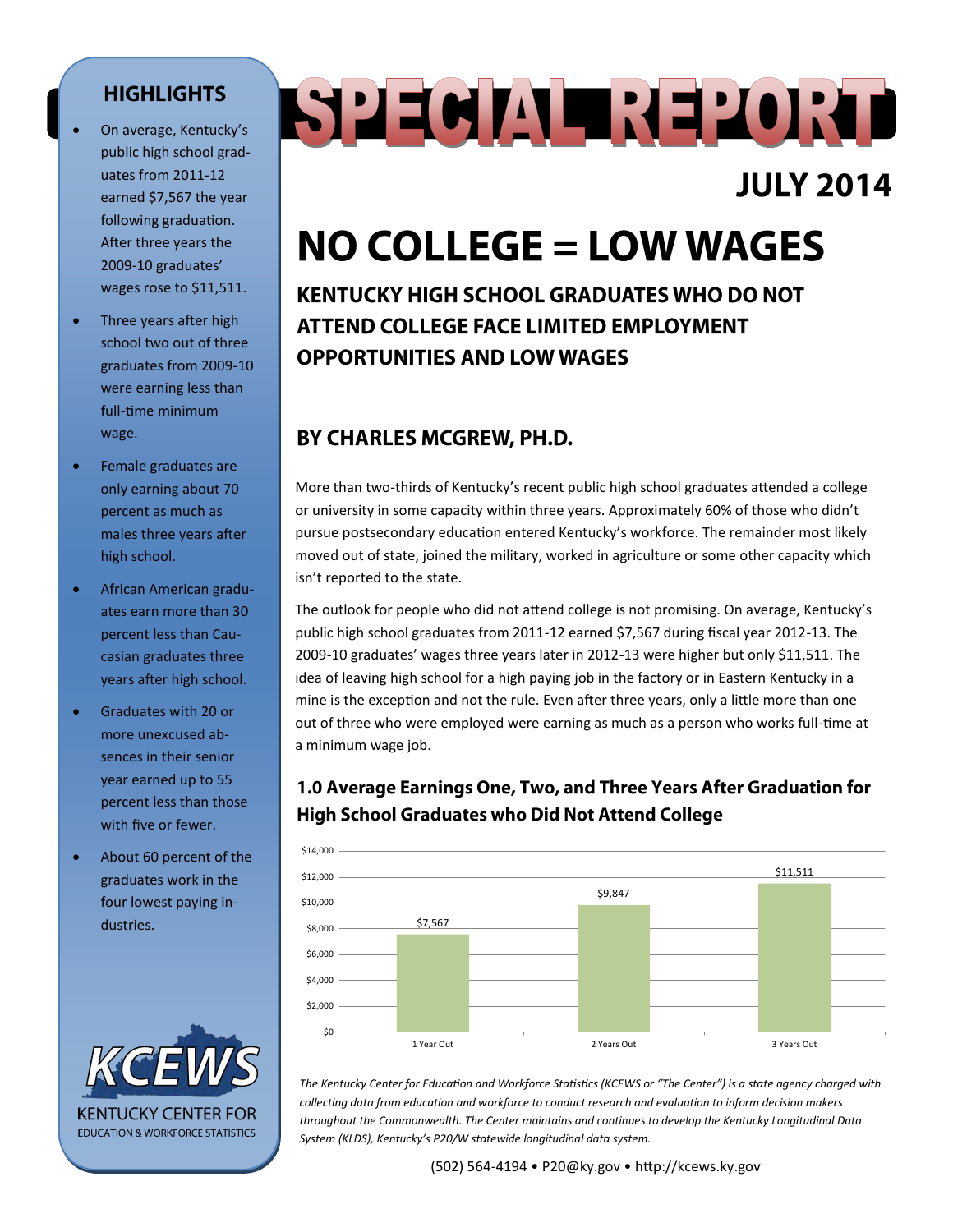#### 1.1 Employment Rates, Average Wages, and Percent Earning Full-Time Equivalent\* Wages by Characteristics for Kentucky Public High School Graduates One, Two, and Three Years Later

|                                                                                                                             | One Year After Graduation (Class of 2011-12) |                |                    |                                                                          |                | Two Years After Graduation (Class of 2010-11) |                |               |                                                                          |       | Three Years After Graduation (Class of 2009-10) |                |                     |                                                                          |       |
|-----------------------------------------------------------------------------------------------------------------------------|----------------------------------------------|----------------|--------------------|--------------------------------------------------------------------------|----------------|-----------------------------------------------|----------------|---------------|--------------------------------------------------------------------------|-------|-------------------------------------------------|----------------|---------------------|--------------------------------------------------------------------------|-------|
|                                                                                                                             | <b>Graduates Employed</b><br>Average         |                |                    | <b>Graduates Earning at</b><br>or Above Full-Time<br><b>Minimum Wage</b> |                | <b>Graduates Employed</b>                     |                | Average       | <b>Graduates Earning at</b><br>or Above Full-Time<br><b>Minimum Wage</b> |       | <b>Graduates Employed</b><br>Average            |                |                     | <b>Graduates Earning at</b><br>or Above Full-Time<br><b>Minimum Wage</b> |       |
| <b>Characteristics</b>                                                                                                      | N                                            | $\%$           | <b>Wages</b>       | N                                                                        | $\%$           | N                                             | %              | <b>Wages</b>  | N                                                                        | $\%$  | N                                               | %              | <b>Wages</b>        | N                                                                        | $\%$  |
|                                                                                                                             |                                              |                |                    |                                                                          |                |                                               |                |               |                                                                          |       |                                                 |                |                     |                                                                          |       |
| Gender                                                                                                                      |                                              |                |                    |                                                                          |                |                                               |                |               |                                                                          |       |                                                 |                |                     |                                                                          |       |
| Females                                                                                                                     | 4,296                                        | 60.2%          | \$6,655            | 380                                                                      | 8.8%           | 3,723                                         | 59.3%          | \$8,047       | 688                                                                      | 18.5% | 3,227                                           | 59.4%          | \$9,562             | 842                                                                      | 26.1% |
| Males                                                                                                                       | 6,436                                        | 61.1%          | \$8,329            | 1469                                                                     | 22.8%          | 5,800                                         | 61.6%          | \$11,375      | 2123                                                                     | 36.6% | 5,113                                           | 62.2%          | \$13,180            | 2,270                                                                    | 44.4% |
| Race/Ethnicity                                                                                                              |                                              |                |                    |                                                                          |                |                                               |                |               |                                                                          |       |                                                 |                |                     |                                                                          |       |
| African American                                                                                                            | 1,242                                        | 59.9%          | \$5,605            | 109                                                                      | 8.8%           | 1054                                          | 56.7%          | \$6,751       | 169                                                                      | 16.0% | 918                                             | 65.1%          | \$8,044             | 208                                                                      | 22.7% |
| Hispanic                                                                                                                    | 227                                          | 40.2%          | \$7,773            | 39                                                                       | 17.2%          | 206                                           | 39.7%          | \$11,278      | 64                                                                       | 31.1% | 129                                             | 32.7%          | \$13,002            | 54                                                                       | 41.9% |
| Other                                                                                                                       | 210                                          | 49.6%          | \$6,415            | 33                                                                       | 15.7%          | 332                                           | 56.7%          | \$7,689       | 61                                                                       | 18.4% | 219                                             | 51.4%          | \$11,388            | 90                                                                       | 41.1% |
| Caucasian                                                                                                                   | 9,053                                        | 62.0%          | \$7,860            | 1668                                                                     | 18.4%          | 7936                                          | 62.3%          | \$10,410      | 2521                                                                     | 31.8% | 7,080                                           | 62.0%          | \$12,000            | 2,762                                                                    | 39.0% |
|                                                                                                                             |                                              |                |                    |                                                                          |                |                                               |                |               |                                                                          |       |                                                 |                |                     |                                                                          |       |
| <b>Special Education</b>                                                                                                    |                                              |                |                    |                                                                          |                |                                               |                |               |                                                                          |       |                                                 |                |                     |                                                                          |       |
| No IEP on file                                                                                                              | 10,420                                       | 62.1%          | \$7,641            | 1806                                                                     | 17.3%          | 9263                                          | 61.7%          | \$9,978       | 2759                                                                     | 29.8% | 8,065                                           | 62.1%          | \$11,630            | 3,032                                                                    | 37.6% |
| IEP on file                                                                                                                 | 312                                          | 34.7%          | \$4,066            | 43                                                                       | 13.8%          | 265                                           | 38.1%          | \$5,326       | 56                                                                       | 21.1% | 281                                             | 41.8%          | \$6,532             | 82                                                                       | 29.2% |
|                                                                                                                             |                                              |                |                    |                                                                          |                |                                               |                |               |                                                                          |       |                                                 |                |                     |                                                                          |       |
| Poverty (Free/Reduced Lunch Eligibility)                                                                                    |                                              |                |                    |                                                                          |                |                                               |                |               |                                                                          |       |                                                 |                |                     |                                                                          |       |
| Not Eligible for Free and/or Reduced Lunch                                                                                  | 4,304                                        | 63.4%          | \$8,195            | 865                                                                      | 20.1%          | 3991                                          | 63.2%          | \$10,832      | 1329                                                                     | 33.3% | 3,414                                           | 64.4%          | \$13,099            | 1,467                                                                    | 43.0% |
| Eligible for Free and/or Reduced Lunch                                                                                      | 6,428                                        | 59.0%          | \$7,144            | 984                                                                      | 15.3%          | 5537                                          | 59.0%          | \$9,140       | 1486                                                                     | 26.8% | 4,932                                           | 59.0%          | \$10,351            | 1,647                                                                    | 33.4% |
| <b>Career and Technical Education Assessments</b>                                                                           |                                              |                |                    |                                                                          |                |                                               |                |               |                                                                          |       |                                                 |                |                     |                                                                          |       |
| ASVAB Passed***                                                                                                             | 390                                          | 65.1%          | \$9,712            | 95                                                                       | 24.4%          |                                               |                |               |                                                                          |       |                                                 |                |                     |                                                                          |       |
| KOSSA Passed****                                                                                                            | 1,087                                        | 65.9%          | \$10,088           | 283                                                                      | 26.0%          |                                               |                |               |                                                                          |       |                                                 |                |                     |                                                                          |       |
| WorkKeys Passed                                                                                                             | 922                                          | 67.0%          | \$10,804           | 285                                                                      | 30.9%          |                                               |                | Not Available |                                                                          |       |                                                 |                | Not Available       |                                                                          |       |
| Industry Certification Passed                                                                                               | 573                                          | 69.8%          | \$10,653           | 167                                                                      | 29.1%          |                                               |                |               |                                                                          |       |                                                 |                |                     |                                                                          |       |
|                                                                                                                             |                                              |                |                    |                                                                          |                |                                               |                |               |                                                                          |       |                                                 |                |                     |                                                                          |       |
| <b>College and Career Readiness**</b>                                                                                       |                                              |                |                    |                                                                          |                |                                               |                |               |                                                                          |       |                                                 |                |                     |                                                                          |       |
| College and/or Career Ready                                                                                                 | 1402                                         | 65.1%          | \$9,152            | 326                                                                      | 23.3%          | 595                                           | 56.2%          | \$11,180      | 185                                                                      | 31.1% | 367                                             | 56.0%          | \$12,262            | 153                                                                      | 41.7% |
| Not College or Career Ready                                                                                                 | 9330                                         | 60.1%          | \$7,391            | 1523                                                                     | 16.3%          | 8,933                                         | 61.0%          | \$9,739       | 2,630                                                                    | 29.4% | 7,979                                           | 61.4%          | \$11,475            | 2,961                                                                    | 37.1% |
| <b>ACT Composite (Junior Year)</b>                                                                                          |                                              |                |                    |                                                                          |                |                                               |                |               |                                                                          |       |                                                 |                |                     |                                                                          |       |
| 14 and below                                                                                                                | 3,008                                        | 60.6%          | \$7,636            | 569                                                                      | 18.9%          | 3,016                                         | 62.8%          | \$9,471       | 886                                                                      | 29.4% | 3,104                                           | 63.5%          | \$11,588            | 1,191                                                                    | 38.4% |
| $15 - 18$                                                                                                                   | 3,747                                        | 68.6%          | \$8,342            | 758                                                                      | 20.2%          | 3,201                                         | 69.2%          | \$11,261      | 1,112                                                                    | 34.7% | 2,770                                           | 67.0%          | \$12,724            | 1,140                                                                    | 41.2% |
| 19-23                                                                                                                       | 1,946                                        | 68.3%          | \$8,197            | 326                                                                      | 16.8%          | 1,406                                         | 66.4%          | \$11,258      | 447                                                                      | 31.8% | 896                                             | 62.8%          | \$12,371            | 350                                                                      | 39.1% |
| 24 and above                                                                                                                | 371                                          | 56.7%          | \$6,782            | 45                                                                       | 12.1%          | 232                                           | 48.7%          | \$10,251      | 68                                                                       | 29.3% | 176                                             | 52.7%          | \$12,107            | 71                                                                       | 40.3% |
| <b>GPA at Graduation</b>                                                                                                    |                                              |                |                    |                                                                          |                |                                               |                |               |                                                                          |       |                                                 |                |                     |                                                                          |       |
| Less than 2.00                                                                                                              | 2,992                                        | 59.5%          | \$6,074            |                                                                          |                | 2,968                                         | 59.9%          | \$7,559       | 704                                                                      | 23.7% | 2,841                                           | 62.8%          |                     | 854                                                                      | 30.1% |
| $2.00 - 2.49$                                                                                                               |                                              |                |                    | 411                                                                      | 13.7%          | 2,964                                         |                | \$10,146      | 888                                                                      | 30.0% |                                                 |                | \$9,473<br>\$11,581 | 954                                                                      | 37.8% |
| 2.5-2.99                                                                                                                    | 3,248<br>2,696                               | 64.5%          | \$7,773<br>\$8,392 | 572<br>524                                                               | 17.6%<br>19.4% | 2,219                                         | 64.4%<br>63.5% | \$10,887      | 723                                                                      | 32.6% | 2,526<br>1,852                                  | 64.3%<br>62.3% | \$13,499            | 821                                                                      | 44.3% |
| 3.00 or higher                                                                                                              | 1,796                                        | 63.1%<br>53.9% | \$8,293            | 342                                                                      | 19.0%          | 1,377                                         | 52.2%          | \$11,800      | 500                                                                      | 36.3% | 1,127                                           | 50.7%          | \$13,270            | 485                                                                      | 43.0% |
|                                                                                                                             |                                              |                |                    |                                                                          |                |                                               |                |               |                                                                          |       |                                                 |                |                     |                                                                          |       |
| <b>Senior Year Attendance</b>                                                                                               |                                              |                |                    |                                                                          |                |                                               |                |               |                                                                          |       |                                                 |                |                     |                                                                          |       |
| Fewer than 5 unexcused absenses                                                                                             | 4,162                                        | 56.6%          | \$8,494            | 852                                                                      | 20.5%          | 3,773                                         | 56.2%          | \$11,138      | 1,299                                                                    | 34.4% | 3,257                                           | 58.1%          | \$12,742            | 1,359                                                                    | 41.7% |
| 5-9 unexcused absenses                                                                                                      | 2,808                                        | 64.7%          | \$7,753            | 510                                                                      | 18.2%          | 2,488                                         | 64.2%          | \$10,550      | 764                                                                      | 30.7% | 2,144                                           | 64.2%          | \$11,641            | 825                                                                      | 38.5% |
| 10-14 unexcused absenses                                                                                                    | 1,421                                        | 63.3%          | \$7,535            | 230                                                                      | 16.2%          | 1,238                                         | 63.5%          | \$9,086       | 327                                                                      | 26.4% | 1,197                                           | 64.4%          | \$11,096            | 410                                                                      | 34.3% |
| 15-19 unexcused absenses                                                                                                    | 801                                          | 61.8%          | \$6,190            | 99                                                                       | 12.4%          | 759                                           | 65.3%          | \$7,555       | 174                                                                      | 22.9% | 653                                             | 62.8%          | \$8,796             | 195                                                                      | 29.9% |
| 20 or more unexcused absenses                                                                                               | 1,391                                        | 63.1%          | \$5,817            | 140                                                                      | 10.1%          | 1,270                                         | 63.4%          | \$7,175       | 251                                                                      | 19.8% | 1,095                                           | 60.6%          | \$9,650             | 325                                                                      | 29.7% |
| Overall                                                                                                                     | 10,732                                       | 60.7%          | \$7,567            | 1.849                                                                    | 17.2%          | 9,528                                         | 60.7%          | \$9,847       | 2.815                                                                    | 29.5% | 8,346                                           | 61.1%          | \$11,511            | 3,114                                                                    | 37.3% |
| *Full-time equivalent minimum wage is calculated as wages of \$15,080 or higher in Kentucky during the 2012-13 fiscal year. |                                              |                |                    |                                                                          |                |                                               |                |               |                                                                          |       |                                                 |                |                     |                                                                          |       |

\*\*Career-readiness metrics were not introduced until 2011-12, so data for 2009-10 and 2010-11 only reflect college readiness.

\*\*\* ASVAB is the abbreviation for the Armed Forces Vocational Aptitude Battery assessment (ASVAB). \*\*\*\*KOSSA is the abbreviation for the Kentucky Occupational Skill Standards Assessments (KOSSA).

#### Methodology

This study was developed by the Kentucky Center for Education and Workforce Statistics using the Kentucky Longitudinal Data System. Public high school graduates were identified from the K-12 records for the classes of 2009-10, 2010-11, and 2011-12. Graduates were compared against college records from in-state as well as out-of-state institutions through the National Student Clearinghouse to identify graduates who did not attend college through the 2012-13 academic year. Those records were then linked with the employment and wage data derived from the state Unemployment Insurance system. The study includes all public high school graduates for these periods. KCEWS estimates the wage and employment data includes about 90% of the people employed in Kentucky. Employment does not include people who join the military, work for the federal government, work in other states, or work in some limited fields which do not participate in the Unemployment Insurance system. All *average* wages presented are median wages for those who were employed from the group.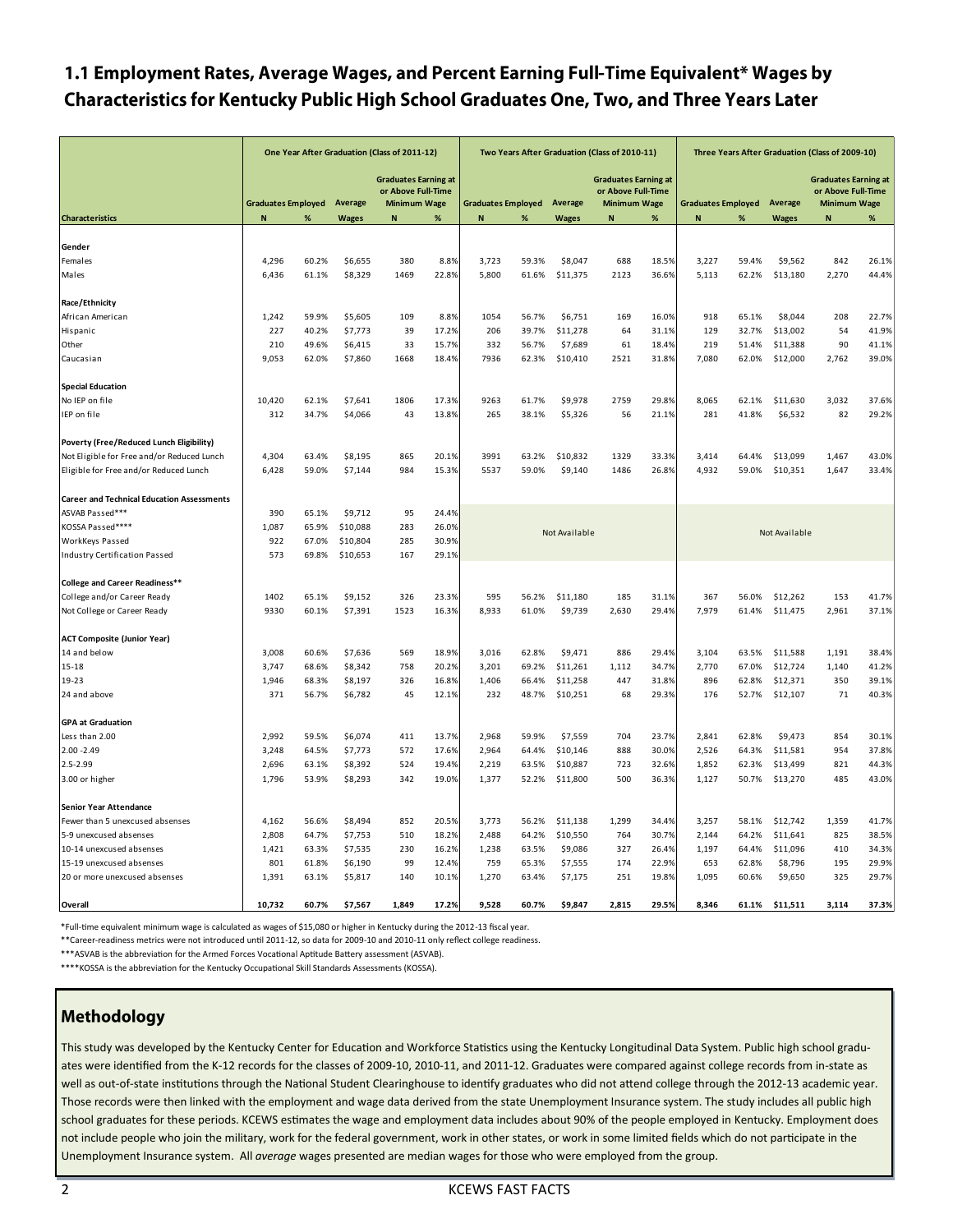While wages appear low for the graduates who did not continue their education overall, some groups earned considerably less than others. On average, women and African Americans earned nearly a third less than their counterparts. Students who passed career-oriented assessments such as the Work Keys earned about 30 percent more in the year following graduation than the average graduate.

High school attendance has proven to be a strong indicator of future wages. Students with fewer unexcused absences earned more consistently over time than graduates who missed more days.

Table 1.1 includes the general employment rates, wages, and the percentage of those who were employed and earned the equivalent of full-time minimum wage of \$15,080 per year or above.

#### **Demographics and Wages**

While overall the trends suggest that people who do not attend college have relatively low wages, some groups are receiving lower wages than others. Disparity exists between men and women and between different ethnic groups.

Though women are more likely than men to attend college, those who do not earn considerably less than their male counterparts as illustrated in figure 2.1. One year after high school, females earned only 80 cents for every dollar that male graduates earned. Three years after graduation earnings for females dropped to 72.5 cents for every dollar earned by their male counterparts. By then, women were only a little more than half as likely to be employed full-time (or the equivalent).

Kentucky's African American high school graduates who don't attend college earn considerably less than Caucasian or Hispanic graduates. Figure 2.2 shows average (median) wages by race/ ethnic group. Three years after high school, African American graduates from 2009-10 earned an average of \$8,044 per year compared to \$13,002 for Hispanics and \$12,000 for Caucasians. Though average wages for Hispanic graduates are higher than other groups, the proportion employed in Kentucky three years after graduation is only about half that of African Americans or Caucasians (32.7% compared to 62% and 65.1% respectively).

Graduates from low-income families, based on their eligibility for free and/or reduced-price meals, were less likely to be employed and earned less than other students. On average, three years after high school students from poorer families earned 27 percent less than the other graduates.



#### 2.1 Wages by Gender for Kentucky High School Graduates who Did Not Attend College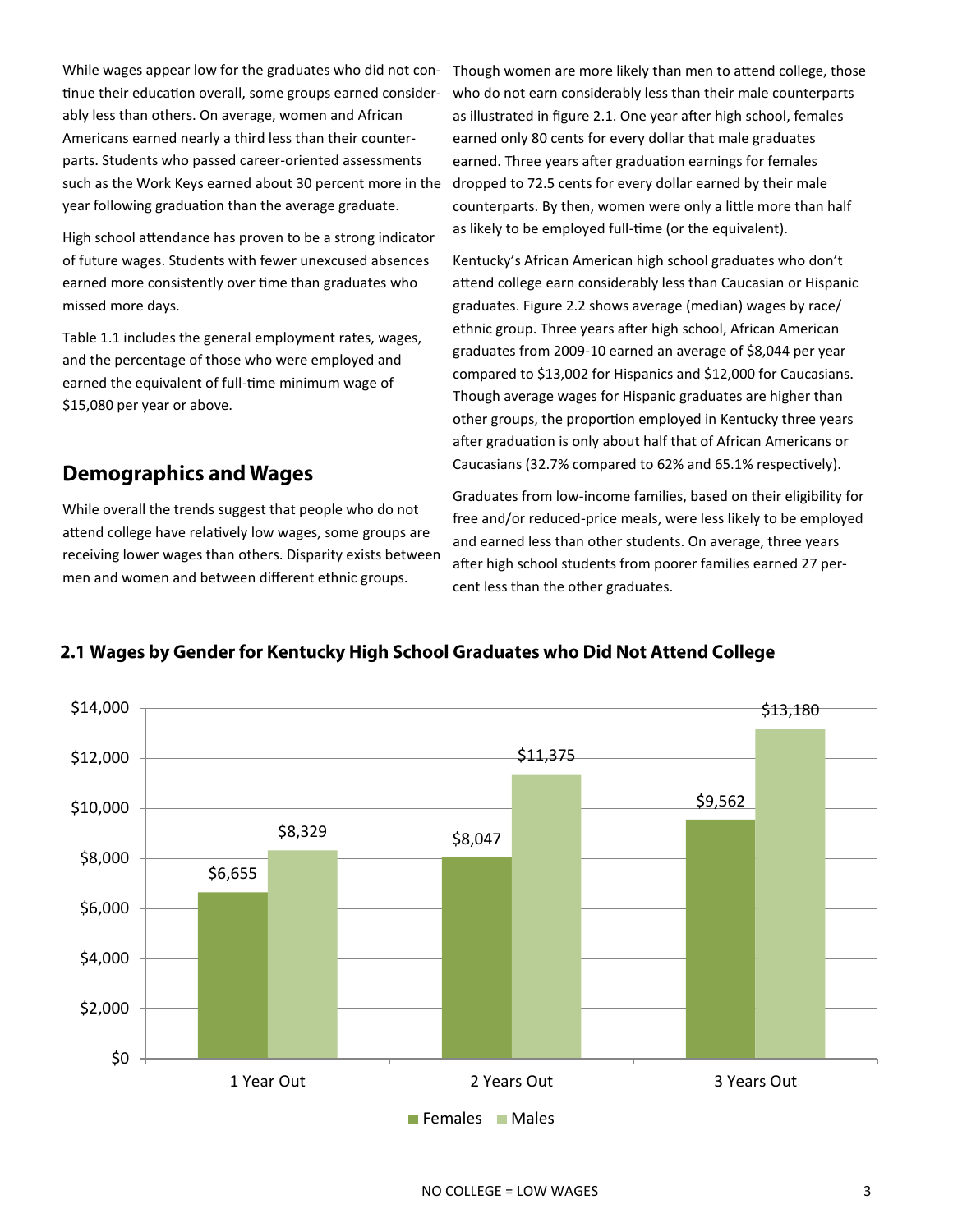

#### 2.2 Wages by Race/Ethnicity for Kentucky High School Graduates who Did Not Attend College

#### 2.3 Wages by Poverty Status for Kentucky High School Graduates who Did Not Attend College



4 KCEWS FAST FACTS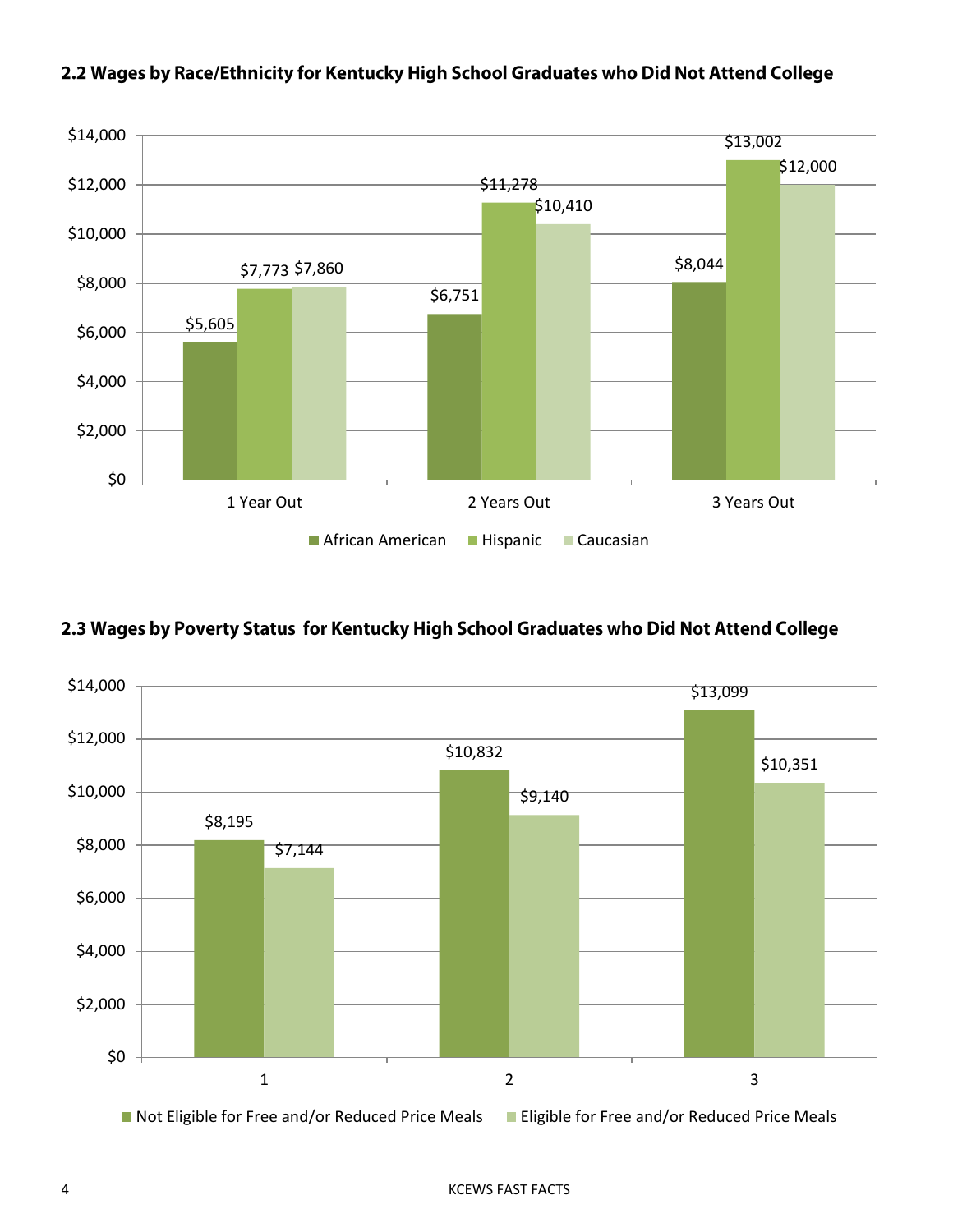#### **High School Grades, Assessment Scores** and Wages

While ACT scores are strong predictors of college success, in Kentucky the relationship between these assessments and graduate wages is not as strong. Two and three years after graduation, those who scored an ACT composite of 14 or below during their junior year had lower wages than graduates who scored higher, but the difference was not as distinguishable as it was for high school grades. Students who had a high school GPA lower than 2.0 earned 40 percent less than graduates who had earned a GPA of 3.0 or higher three years after high school.

Career readiness assessment data has only recently been integrated into the Kentucky Longitudinal Data System and was only available for graduates with one year of post-high school employment. In that year, students who passed the Kentucky Occupational Skill Standards Assessments (KOSSA), WorkKeys, or earned Industry Certifications all made higher wages on average than graduates who did not attend a postsecondary institution. They also earned more on average than those who had been in the workforce for two years after graduating from high school.

#### **School Attendance and Employment**

School attendance was a very strong indicator of employment outcomes for high school graduates. Students who missed 20 or more days as unexcused absences during their senior year earned as much as 55 percent less than their counterparts who had five or fewer unexcused absences.

The relationship between unexcused absences and wages appeared to remain consistent over time. Wages were higher for graduates who had better high school attendance whether they had been in the workforce just one, two, or three years. Even three years after graduation wage differences between those with fewer absences and those with more was still apparent as illustrated in figure 4.0.

#### **Industries and Wages**

The majority of graduates working in Kentucky three years after high school worked in low paying industries. Nearly 60 percent of these high school graduates worked in retail trade; accommodation and food services; educational services; or administrative and support, waste management and remedia-

#### $$12,742$ \$11,641 \$11,096 \$8,796 \$9,650  $-511,138$ \$10,550 \$9,086 \$7,555 \$7,175  $-$ \$8,494  $$7,753$   $$7,535$  $$6,190$   $$5,817$ \$0 \$2,000 \$4,000 \$6,000 \$8,000 \$10,000 \$12,000 \$14,000 Fewer than 5 unexcused absenses 5-9 unexcused absenses 10-14 unexcused absenses 15-19 unexcused absenses 20 or more unexcused absenses -3 Years Out  $\longrightarrow$  2 Years Out  $\longrightarrow$  1 Year Out

#### 4.0 Wages Over Time by Senior Year Attendance for Kentucky High School Graduates who Did Not **Attend College**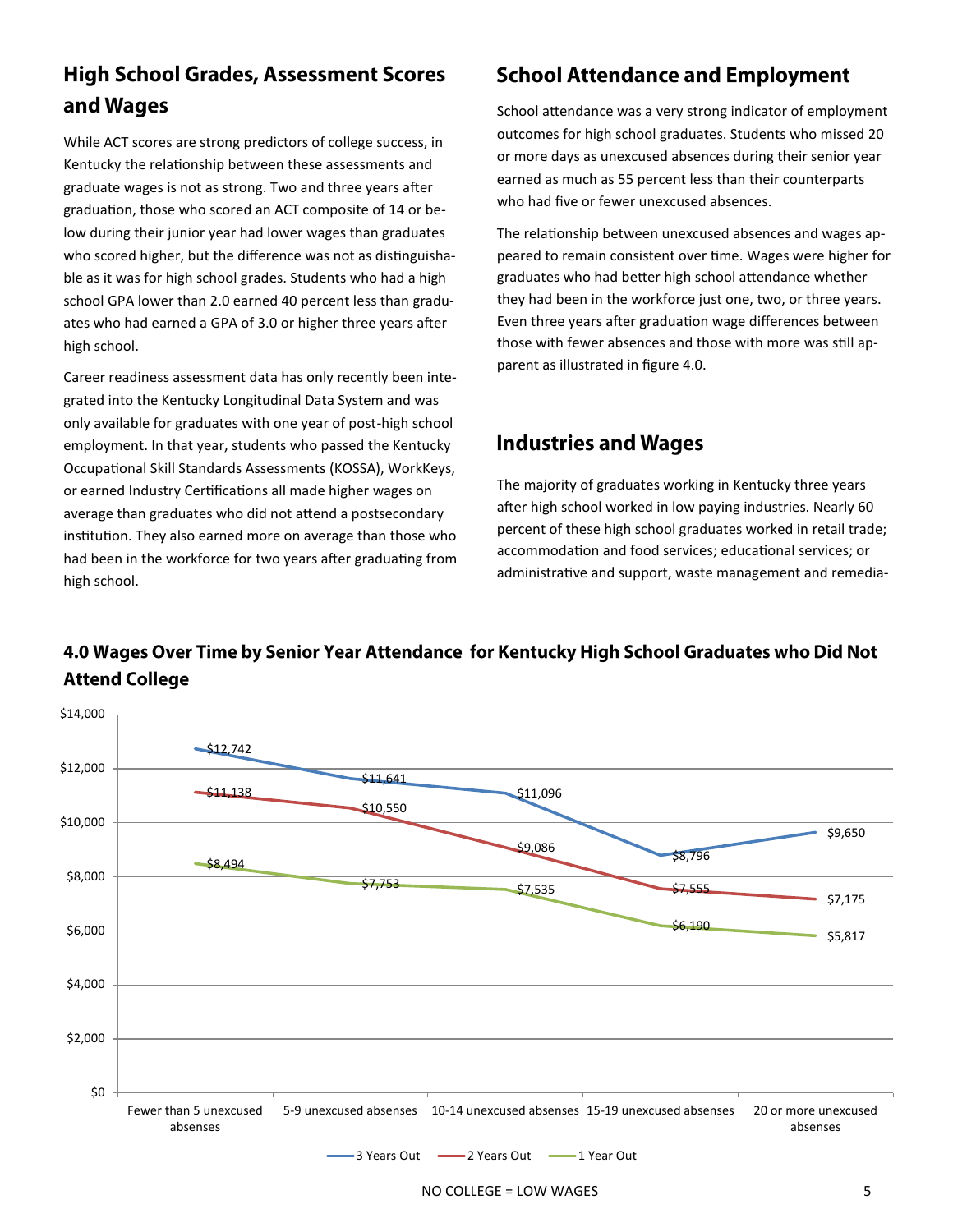#### 5.0 In-State Employment and Median Wages by Industry for the 2009-10 High School Graduates who Did Not Attend College in 2012-13

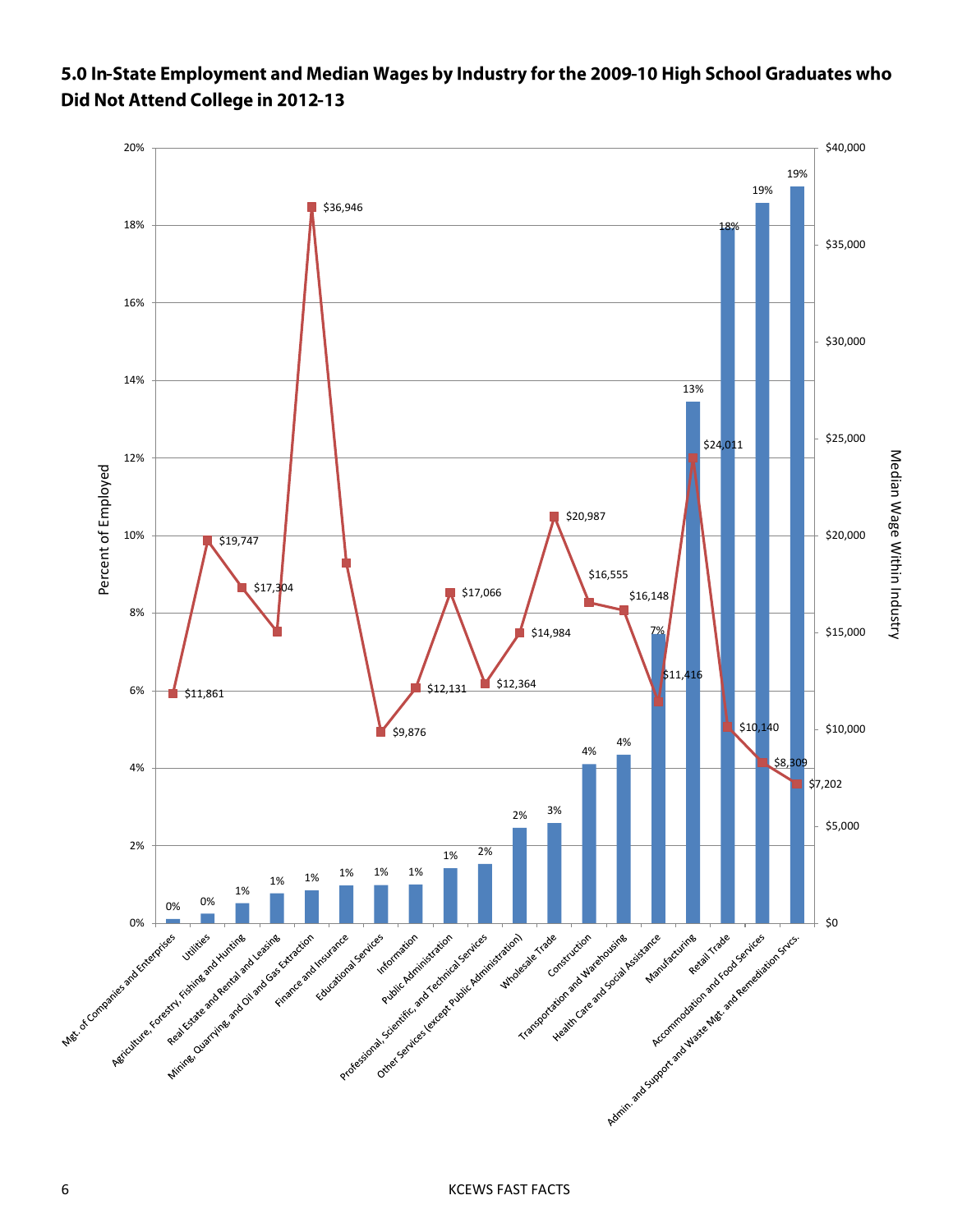

#### 6.0 First Year Wages for High School Graduates from 2009-10, 2010-11, and 2011-12

tion services — which includes cleaning up and removing toxic waste, lead paint, asbestos and other hazardous materials among other things. These are the four lowest paying industry categories based on average wages earned by these graduates. Three years after high school, graduates in these fields earned between \$7,202 and \$10,140 on average.

Manufacturing employed more than 10 percent of the high school graduates who did not attend college. Graduates who were employed in this type of industry earned more than fulltime minimum wage. It accounted for 13 percent of employment for this group and had the second highest average wage by industry. The only industry which had higher average wages was mining, quarrying and oil extraction but it only accounted for 71 people out of the more than eight thousand graduates who were employed in Kentucky after three years.

Energy-related jobs identified as mining, quarrying and oil and gas extraction on graph 5.0 still pay the highest on average for these graduates who did not attend college. The average is higher than averages for a number of college credentials as previously reported by this Center but the sheer volume of people who are able to work in that industry is extremely small. In this case it was less than one percent.

#### **Summary**

In general, students who do not go to college earn considerably less than those who complete a college degree or credential. The majority are not employed full-time even three years after high school. Wages have increased over time as shown in figure 6.0 but at the current rate they will continue to significantly trail entry level average earnings for Associate and Bachelor degree recipients.

While it seems like common sense that people who go to college will earn more than people who don't, the difference in wages may not be as apparent. The employment outcomes for recent high school graduates who did not continue their education have, on average, been considerably less than what it would take for the average person to be self-sufficient or support a family.

Wage disparities for females, African Americans, and young people who came from lower income families were significant. For that majority who do not attend or complete a college credential, this suggests that the cycle of poverty for many of Kentucky's neediest will not end any time soon.

The preliminary data suggests that students who do not wish to go to college would be well served to gain work and technical skills in high school so they are better prepared to enter a career. The data are not yet available to see how they perform over time in terms of wages compared to those who do go to college but the initial findings show that they earn considerably more than their high school graduate counterparts who do not take or pass these assessments.